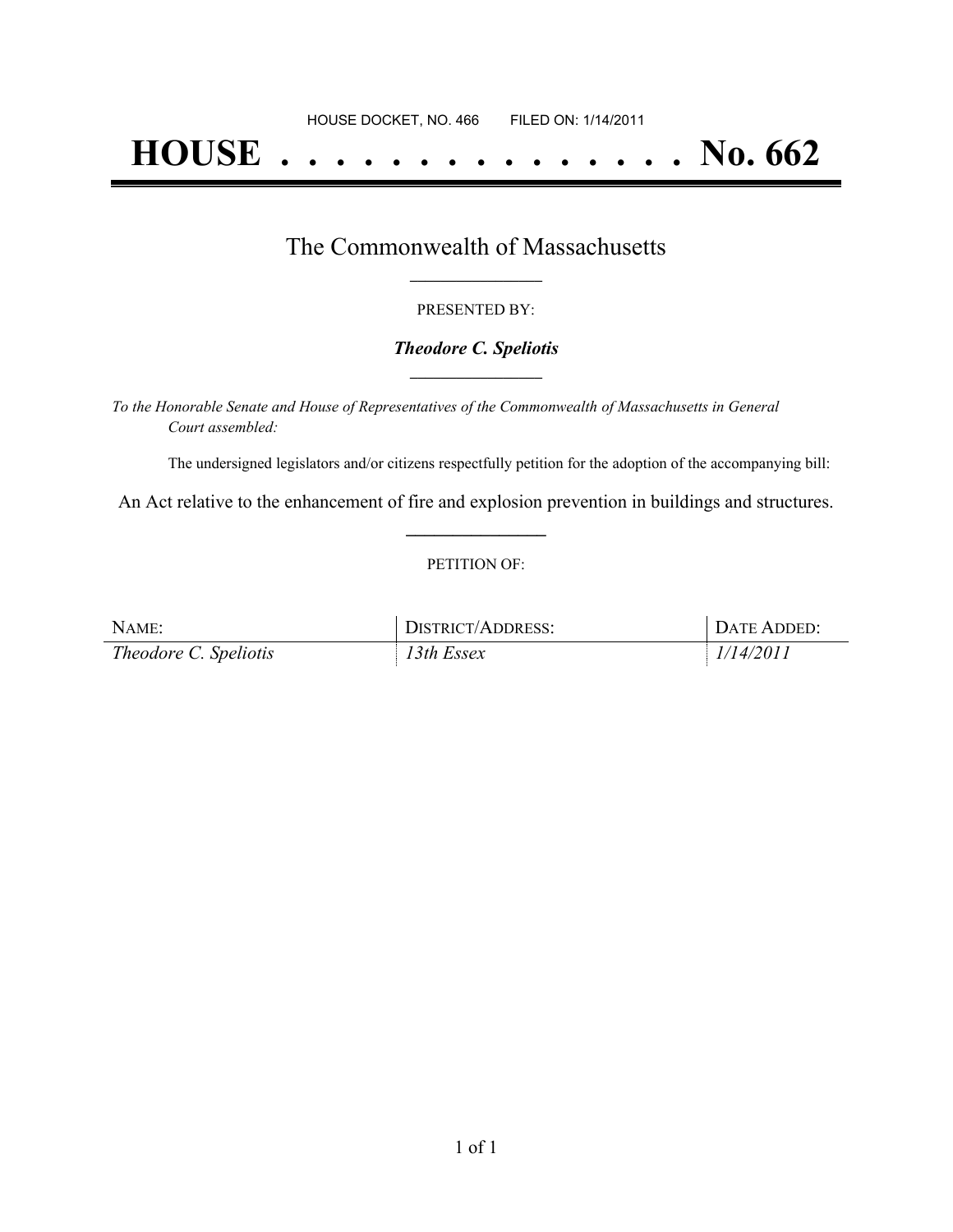## **HOUSE . . . . . . . . . . . . . . . No. 662**

By Mr. Speliotis of Danvers, petition (accompanied by bill, House, No. 662) of Theodore C. Speliotis relative to the enhancement of fire and explosion prevention in buildings and structures. Public Safety and Homeland Security.

### [SIMILAR MATTER FILED IN PREVIOUS SESSION SEE HOUSE, NO. *2278* OF 2009-2010.]

## The Commonwealth of Massachusetts

**\_\_\_\_\_\_\_\_\_\_\_\_\_\_\_ In the Year Two Thousand Eleven \_\_\_\_\_\_\_\_\_\_\_\_\_\_\_**

An Act relative to the enhancement of fire and explosion prevention in buildings and structures.

Be it enacted by the Senate and House of Representatives in General Court assembled, and by the authority *of the same, as follows:*

1 SECTION 1. Section 200 of Chapter 6, as appearing in the 2006 Official Edition, is

2 hereby repealed in its entirety.

3 SECTION 2. Section 201 of Chapter 6 of the General Laws, as so appearing, is hereby 4 repealed in its entirety.

5 SECTION 3. Section 28 of Chapter 148 of the General Laws, as so appearing in the 6 2006 Official Edition, is hereby amended by adding, after subsection 3, the following new 7 subsection:-

8 "(4) to provide for the safe keeping, handling, and use of any material and the 9 associated chemical processes used in any building or structure to prevent fire, explosion, or 10 toxic hazards."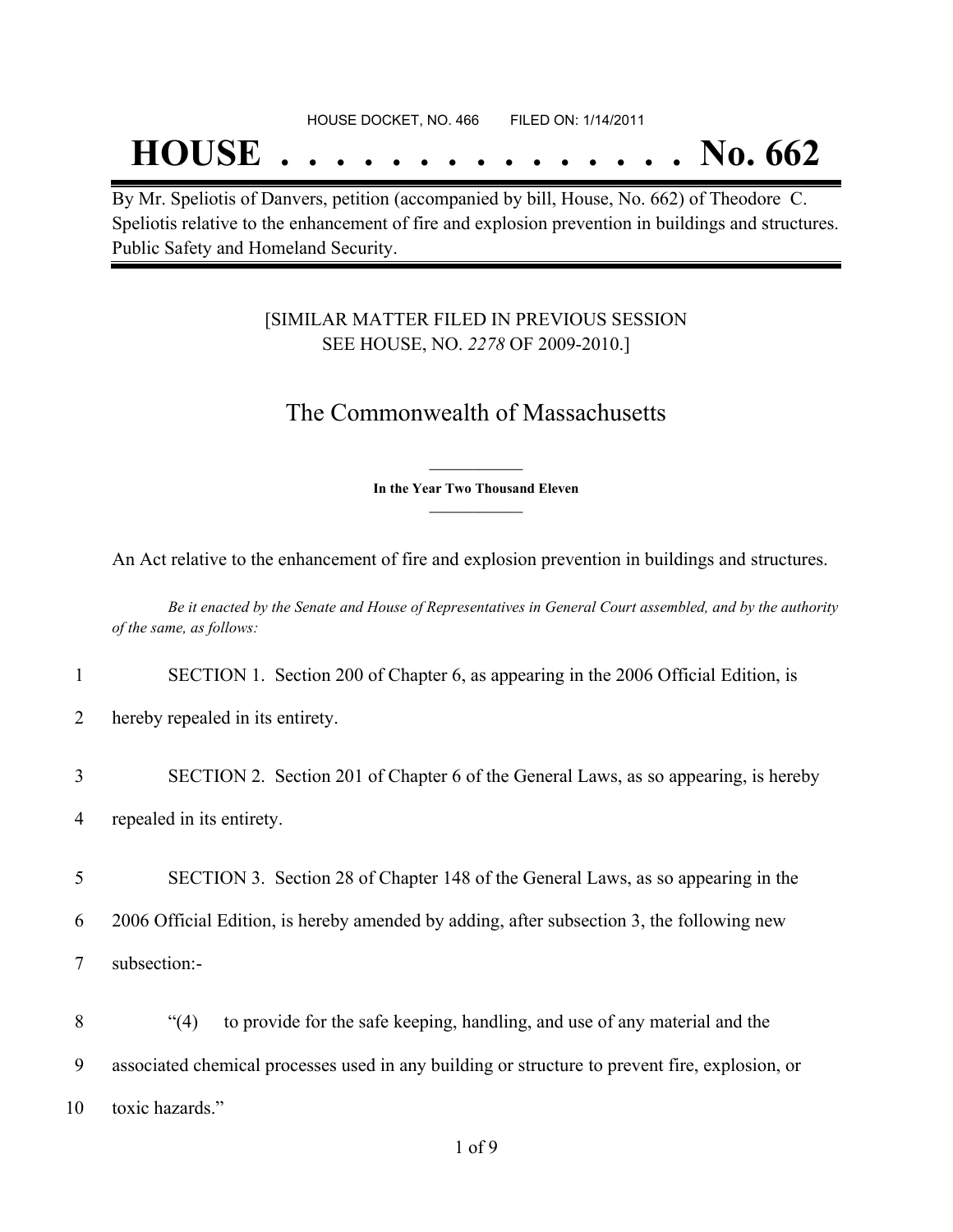| 11 | SECTION 4. Section 31 of Chapter 148 of the General Laws is hereby amended by |
|----|-------------------------------------------------------------------------------|
|    | 12 inserting after the word "thereunder" the following words:-                |

 "or any matter which the marshal has determined, in the marshal's sole judgment, is appealable to the Fire Prevention Regulations Appeals Board established pursuant to section 5 of Chapter 22D."

 SECTION 5. Chapter 22D of the General Laws, as so appearing, is hereby amended by adding the following new section:-

 "(5) There is hereby established a Fire Prevention Regulations Appeals Board which shall consist of the Board of Fire Prevention Regulations, established under the provisions of section four. Whoever is aggrieved by any act, rule, order, decision, requirement, direction, or failure to act by any state or local agency charged with the administration or enforcement of the state fire code or its related rules or regulations, may within forty-five days after the service of notice thereof, appeal from said act, rule, order, decision, requirement, direction or failure to act to said appeals board.

 Appeals hereunder shall be on a form as provided by the appeals board and shall be accompanied by such fee as said appeals board may determine. The state, city, or town officer in charge of the records and all other persons in possession or control of such records papers and documents relative to an appeal, shall forthwith, upon request of the appeals board, transmit such papers and documents to said appeals board.

 An appeal shall stay all proceedings in the furtherance of the action or failure to act which is the subject of the appeal, unless said enforcement authority presents evidence that a stay would cause imminent peril of life or property.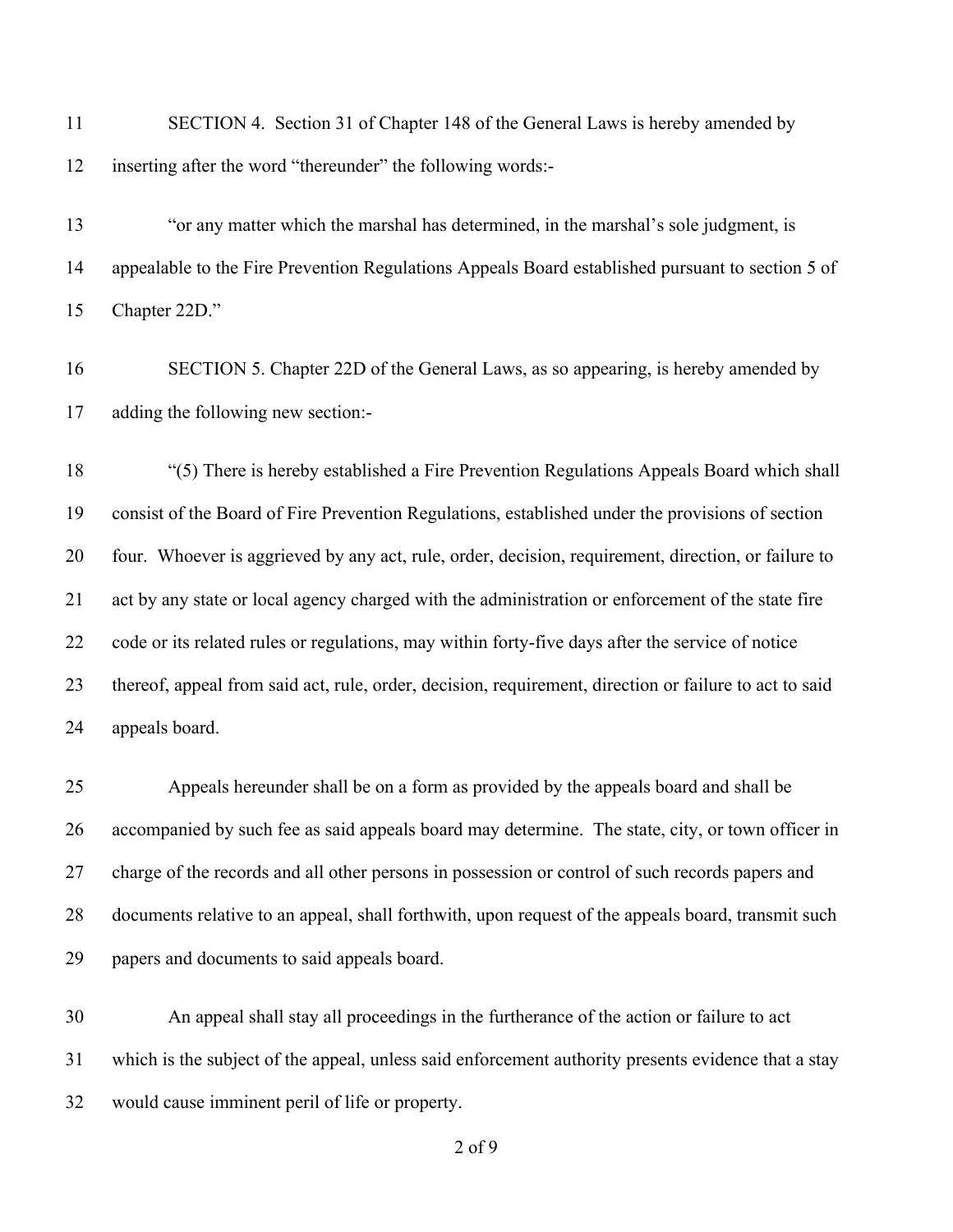The chairman of the appeals board shall designate any three members of the appeals board to hold hearing under this section and to hear testimony and take evidence. The appeals board shall not be bound by the strict rules of evidence prevailing in courts of law or equity.

 The chairman shall fix the time and place for each hearing and such hearing shall take place not later than sixty days after the filing of such appeal, unless such time is extended by agreement with the appellant. Any such party may appear in person or by agent or attorney at the hearing.

 Decisions on appeal shall be made by the three-member appeals board conducting the public hearing. Every decision shall require the concurrence of at least two of the three members and the appeals board shall state in writing its findings of fact, conclusions and reasons for its decision and indicate the vote of each member participating in the decision.

 The appeals board shall issue a decision or order reversing, affirming, or modifying, in whole or in part, such interpretation, order or decision or postponing the application thereof, within forty-five days after such hearing, unless such time is extended by agreement with the appellant.

 The appeals board may grant a variance from any provision of the state fire code and related rules and regulations, in any particular case, and may determine the suitability of alternate materials and methods of compliance and may provide reasonable interpretations of the provisions of said code consistent with its purpose."

 SECTION 6. Section 4 of Chapter 22D of the General laws as appearing in the 2006 Official Edition, is hereby amended by inserting, in line 5 after the word "marshal," the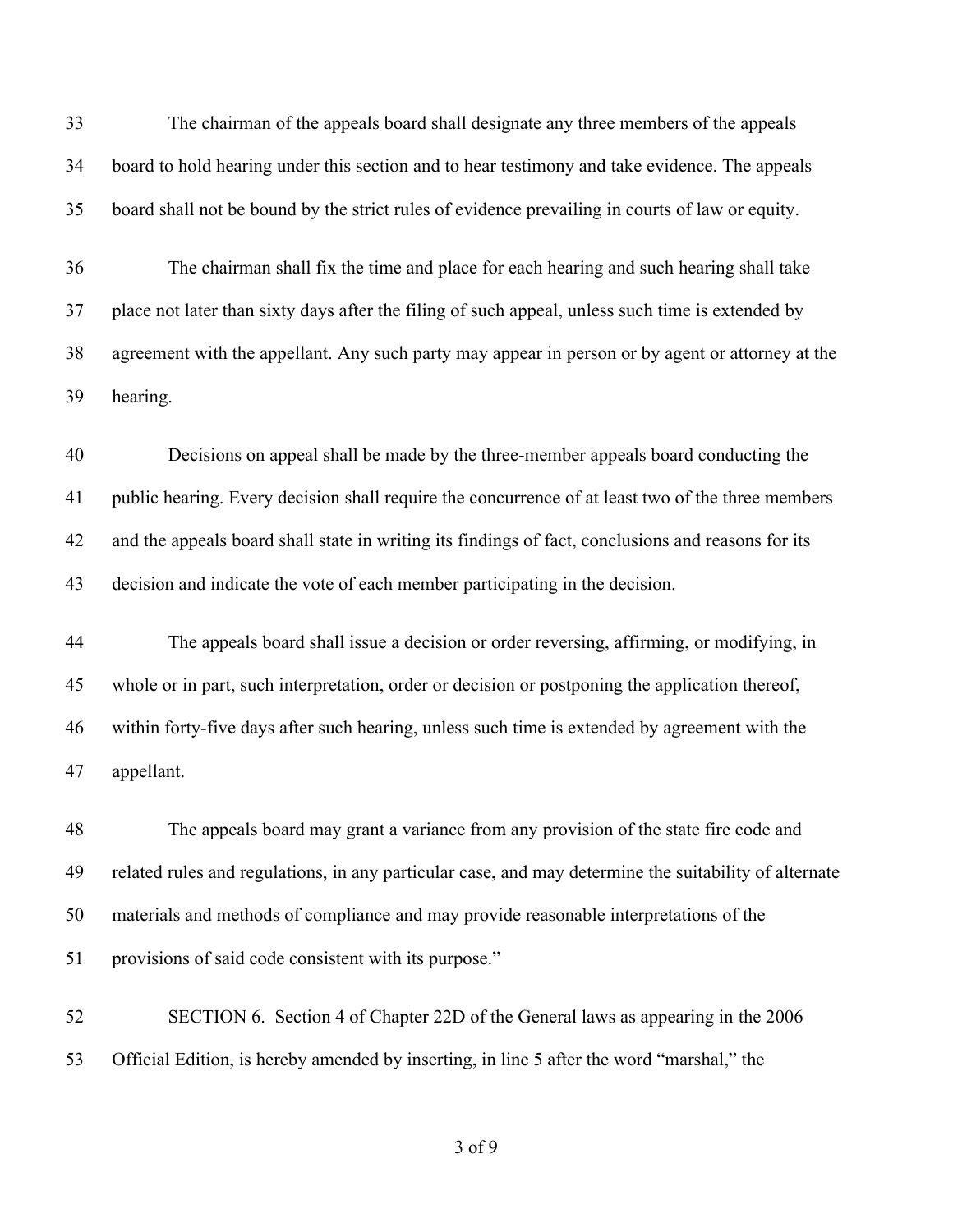following new words:- "the fire commissioner of the City of Boston and the Chairman of the Board of Building Regulations and Standards."

 SECTION 7. Section 4 of Chapter 22D of the General Laws is hereby further amended by striking out in line 8 the word "thirteen" and inserting the new word:- "sixteen". SECTION 8. Said section 4 is further amended by striking out in line 18 the word "ten" and inserting the new word: - "thirteen".

 SECTION 9. Section 4 is hereby further amended by adding in line 37 after the word "years" the following new words:- "one whom shall be a member of the sprinkler fitters union, one whom shall be a registered professional engineer, one whom shall be a structural engineer, and one whom shall be a certified building inspector representing the Massachusetts Federation of Municipal Building Inspectors."

 SECTION 10. Section 4 is further amended by striking out the following words in lines 39 and

 40 as so appearing, - "such chairman shall act as a non-voting member of said board, except in the case of a tie vote."

 SECTION 11. Section 165 of Chapter 6 of the General Laws, as so appearing, is hereby amended by adding after subsection (6) in the first paragraph a new subsection:

 (7) the establishment of standards and curriculum for all levels of fire inspector certification.

 SECTION 12. Section 4 of Chapter 148 of the General Laws, as so appearing, is further amended by adding the following new paragraph:-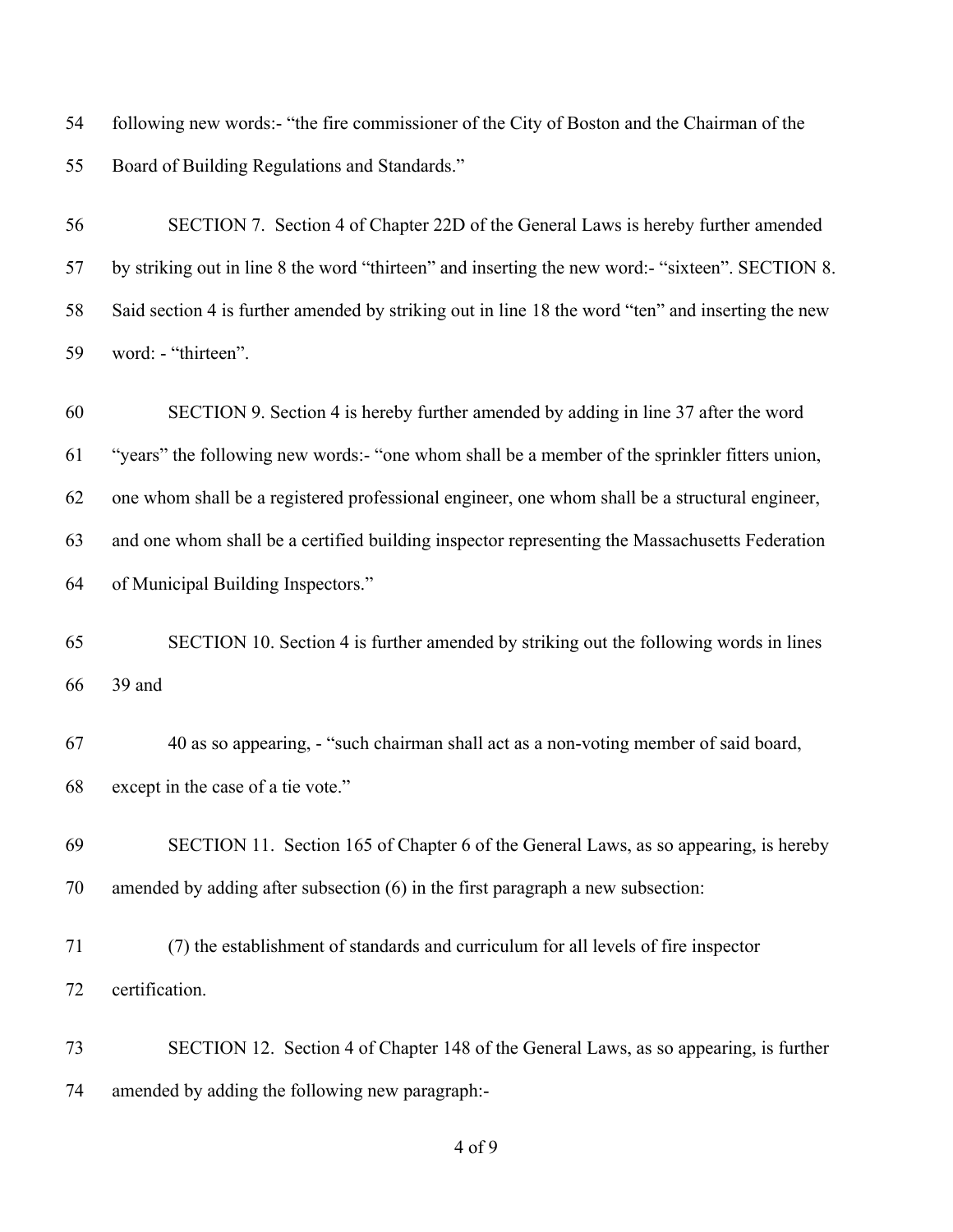"Every fire inspector in a city, town, district, or authority fire department shall be certified in accordance with the requirements established by the Massachusetts Fire Training Council. Each fire department shall have a minimum of one certified fire inspector. Fire inspector certification shall be a condition of receiving a delegation of authority from the Marshal."

 SECTION 13. Section 5 of chapter 148A, as so appearing, is hereby amended by striking out the second sentence in its entirety and replacing it with the following sentence:-

 "such city or town shall earmark such fines, penalties or assessments collected for enforcement, training, and education of building inspectors and fire prevention officers including mandatory fire inspector certification."

 SECTION 14. Section 26A½, of chapter 148, as so appearing, is hereby amended by striking out, in lines 21 and lines 33, the words "fire safety commission", and substituting in 87 place thereof, the following words:- "fire prevention regulation appeals board, as provided in section 5 of chapter 22D."

 SECTION 15. Section 26G of chapter 148, as so appearing, is hereby amended by striking out, in line 39, the words "automatic sprinkler appeals board", and substituting in place thereof the words:- "fire prevention regulation appeals board, as provided in section 5 of chapter 22D."

 SECTION 16. Section 26G1/2 of chapter 148, as so appearing, is hereby amended by striking out, in lines 62 and 63 the words "automatic sprinkler appeals board as provided in section two hundred and one of chapter 6," and substituting, in place thereof, the words:- "fire prevention regulation appeals board, as provided in section 5 of chapter 22D."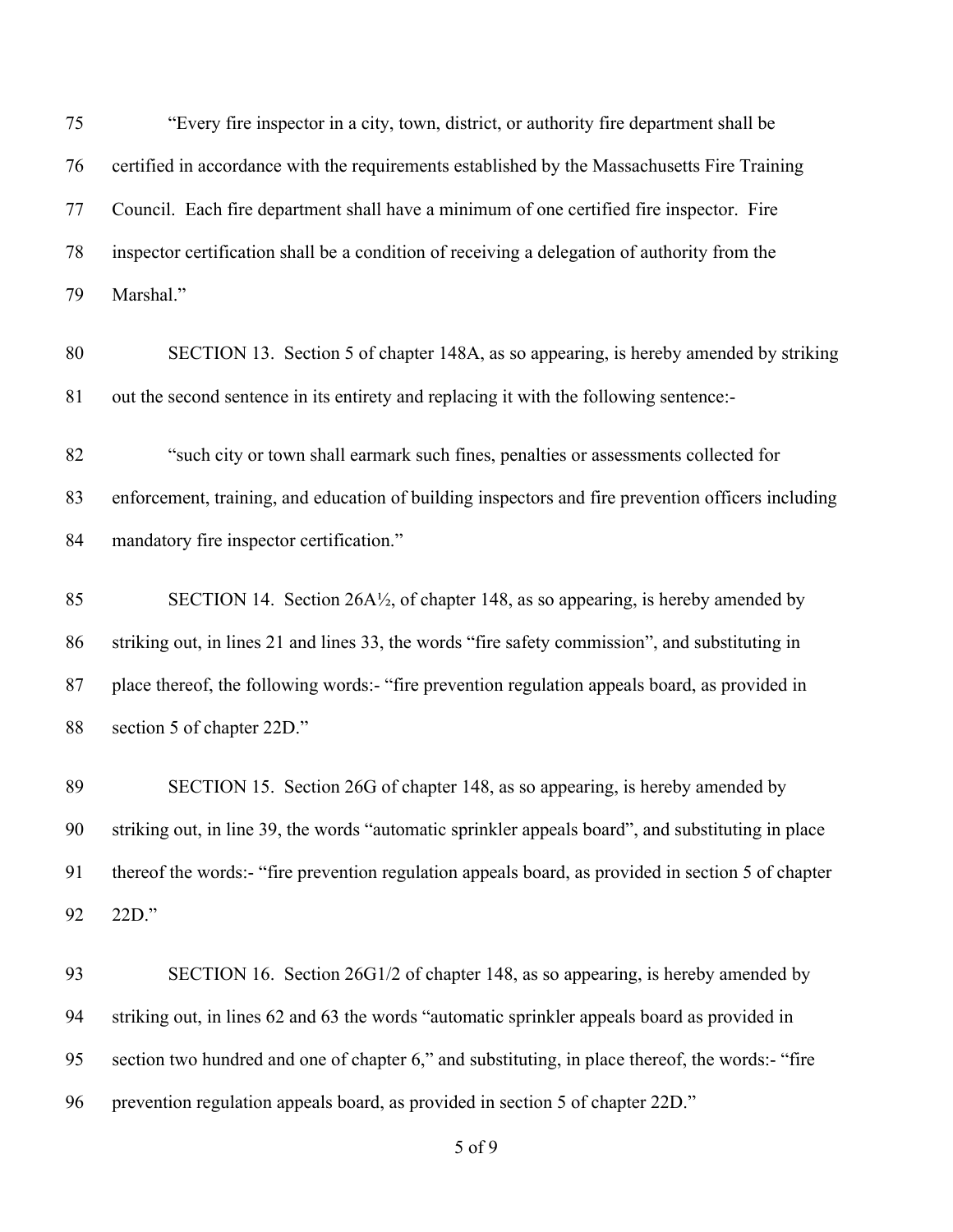| 97  | SECTION 17. Section 26H of chapter 148, as so appearing, is hereby amended by                       |
|-----|-----------------------------------------------------------------------------------------------------|
| 98  | striking out, in lines 23 and 24 the words "board of appeals of the fire safety commission as       |
| 99  | provided in section two hundred and one of chapter six," and substituting, in place thereof, the    |
| 100 | words:- "fire prevention regulation appeals board, as provided in section 5 of chapter 22D."        |
| 101 | SECTION 18. Section 26I of Chapter 148 of the General Laws is hereby amended by                     |
| 102 | adding at the end of said section, a new sentence:                                                  |
| 103 | "Whoever is aggrieved by the head of the fire departments interpretation, order,                    |
| 104 | requirement, direction, or failure to act under the provisions of this section, may, within forty   |
| 105 | five days after the service of notice thereof, appeal from such interpretation, order, requirement, |
| 106 | direction, or failure to act, to the Fire Prevention Regulations Appeals Board as provided for in   |
| 107 | section 5 of Chapter 22D."                                                                          |
| 108 | SECTION 19. Section 1 of Chapter 148 of the General Laws, as appearing in the 2006                  |
| 109 | Official Edition, is hereby amended by adding, after the words "Head of the Fire Department",       |
| 110 | the following new definition:- "Highly Hazardous Chemical Process, shall mean any activity          |
| 111 | involving a highly hazardous chemical process, including any use, storage, mixing and bonding,      |
| 112 | manufacturing, handling, or the on-site movement of such chemicals, or combination of these         |
| 113 | activities as determined by the Board of Fire Prevention Regulations established pursuant to        |

- section 4, of chapter 22D of the General Laws."
- SECTION 20. Chapter 148 of the General Laws as appearing in the 2006 Official Edition is hereby amended by adding, after section 28B, the following new section:-
- Section 28C.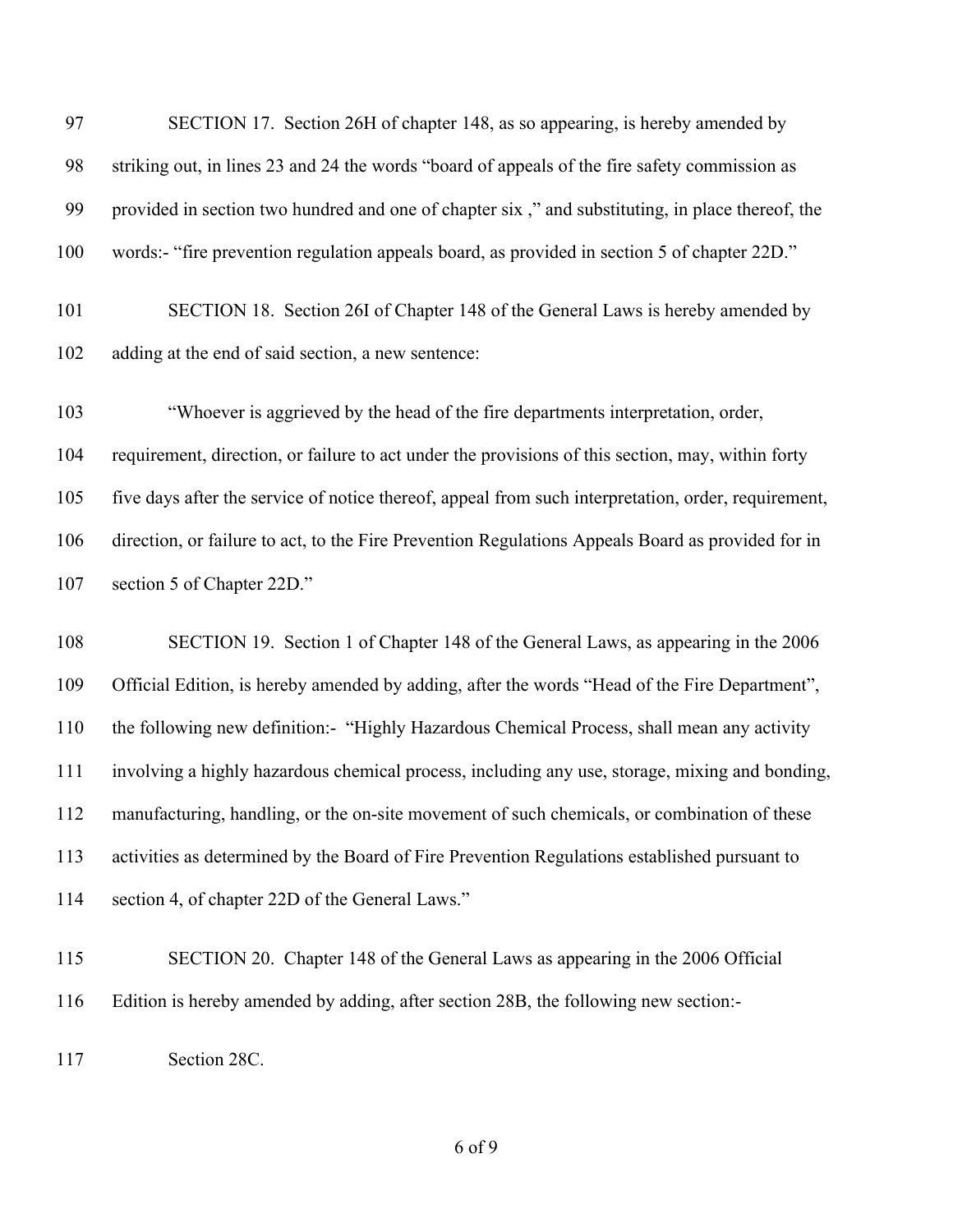a. No person shall conduct any highly hazardous chemical process, as defined in section 1, without first securing a users certificate therefore from the marshal. The marshal may, after notice and an opportunity for a hearing, suspend or revoke any such permit for cause. However, the marshal may suspend said permit immediately if the continuation of the particular process would constitute an immediate threat to public safety. In the event of such immediate suspension, the marshal shall cause such reasonable written notice of such suspension to be delivered to the facility at the address of record as indicated on said certificate. Such notice shall grant the holder the right to a hearing, within fourteen days of said suspension, before the marshal or a designee of the marshal relative to the administrative action taken.

 b. The marshal may cause said users certificate to be renewed on a biannual basis and shall cause the premises, activities and methods employed by such facility, to be inspected for compliance with all applicable regulations and standards relative to the highly hazardous chemical process. The marshal may authorize such inspection to be conducted by a qualified person. Such qualifications shall be determined in accordance with standards established by the marshal.

 c. The marshal shall charge a fee for the initial issuance of said permit and any renewal thereof. The amount of said fee shall be determined annually by the Secretary of administration under the provision of section three B of chapter seven.

 d. The marshal shall promulgate rules and regulations relative to the issuance of the users certificate, the inspection of such facilities required to hold a users certificate, the qualifications of those persons qualified to conduct inspections of said facilities and such other matters necessary to carry out the provisions of this section.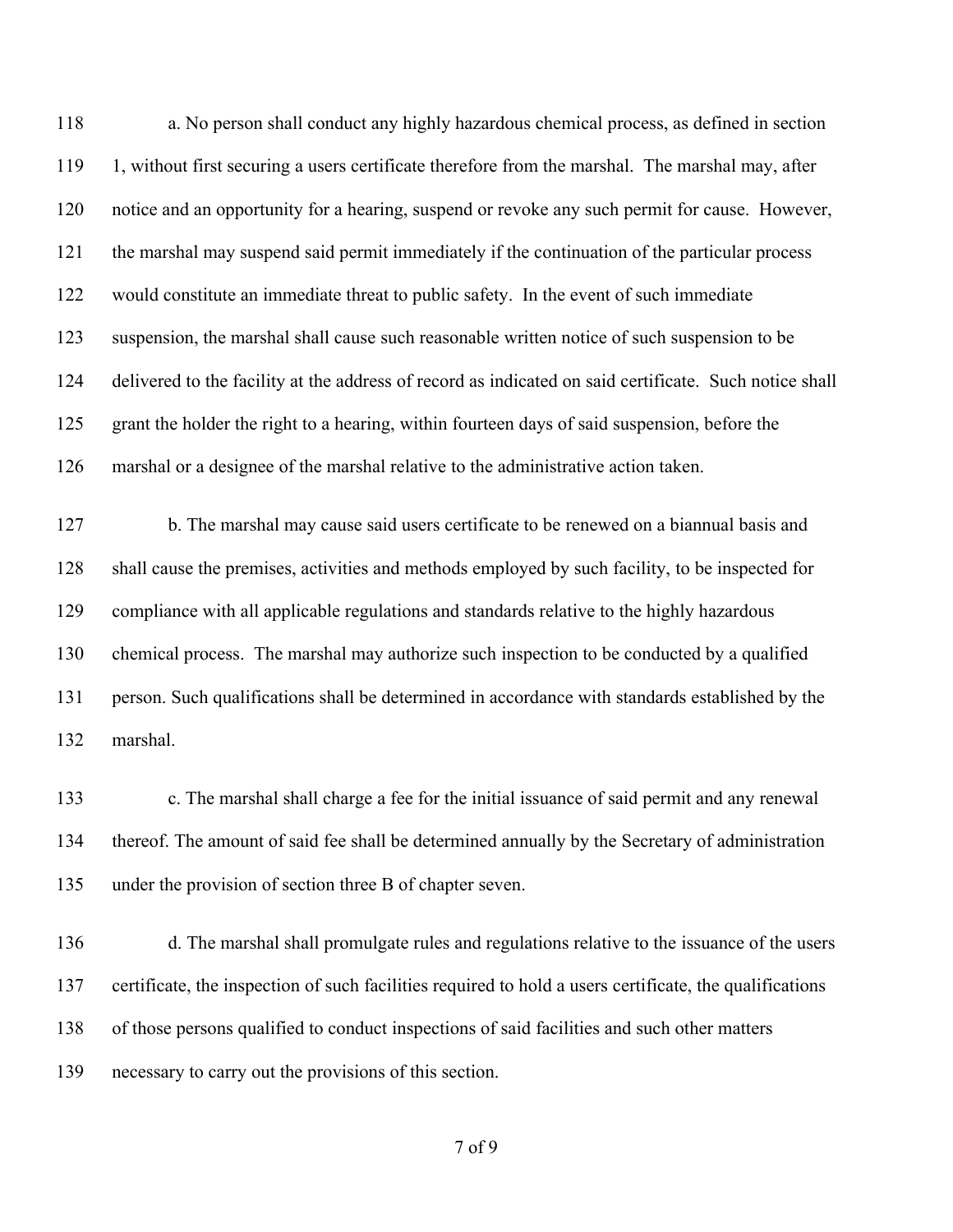e. The Board of Fire Prevention Regulations, established under section 4 of chapter 22D shall promulgate rules and regulations which establish standards relating to highly hazardous chemical processes, including any use, storage, mixing, bonding, manufacturing, handling, or the on-site movement of such chemicals, or combination of these activities, and such other matters necessary to carry out the Board's duties under the provisions of this section.

 Every applicant for a certificate under this section shall, as a condition to such issuance, provide evidence of valid liability insurance coverage in the form of a certificate issued by the insurance agency to the Marshal's office. Said insurance certificate shall list the name and claims representative providing general liability coverage in the minimum amount of \$1,000,000 per occurrence and \$1,000,000 aggregate coverage. A 30-day cancellation notice to the Marshal shall be a condition to the policy. Any insurance coverage issued pursuant to this section shall be from a company licensed in the Commonwealth of Massachusetts by the Commissioner of Insurance.

 There shall be a separate fund on the books of the Commonwealth to be known as the Chemical Process Safety Program Fund. Such fund shall consist of all certification fees submitted by an applicant under this section, together with any interest thereon, and shall, in addition to any other monies made available for such purpose, be expended by the Marshal, without further appropriation, and shall be used solely to support state oversight, auditing, inspection, training, and enforcement activities related to the administration of a statewide chemical process safety program. All payments from the Chemical Process Safety Program Fund shall be made on the audit and warrant of the State Treasurer on vouchers certified and submitted by the Marshal. Provided, however, that for the purpose of accommodating timing discrepancies between the receipt of retained revenues and related expenditures, the Marshal